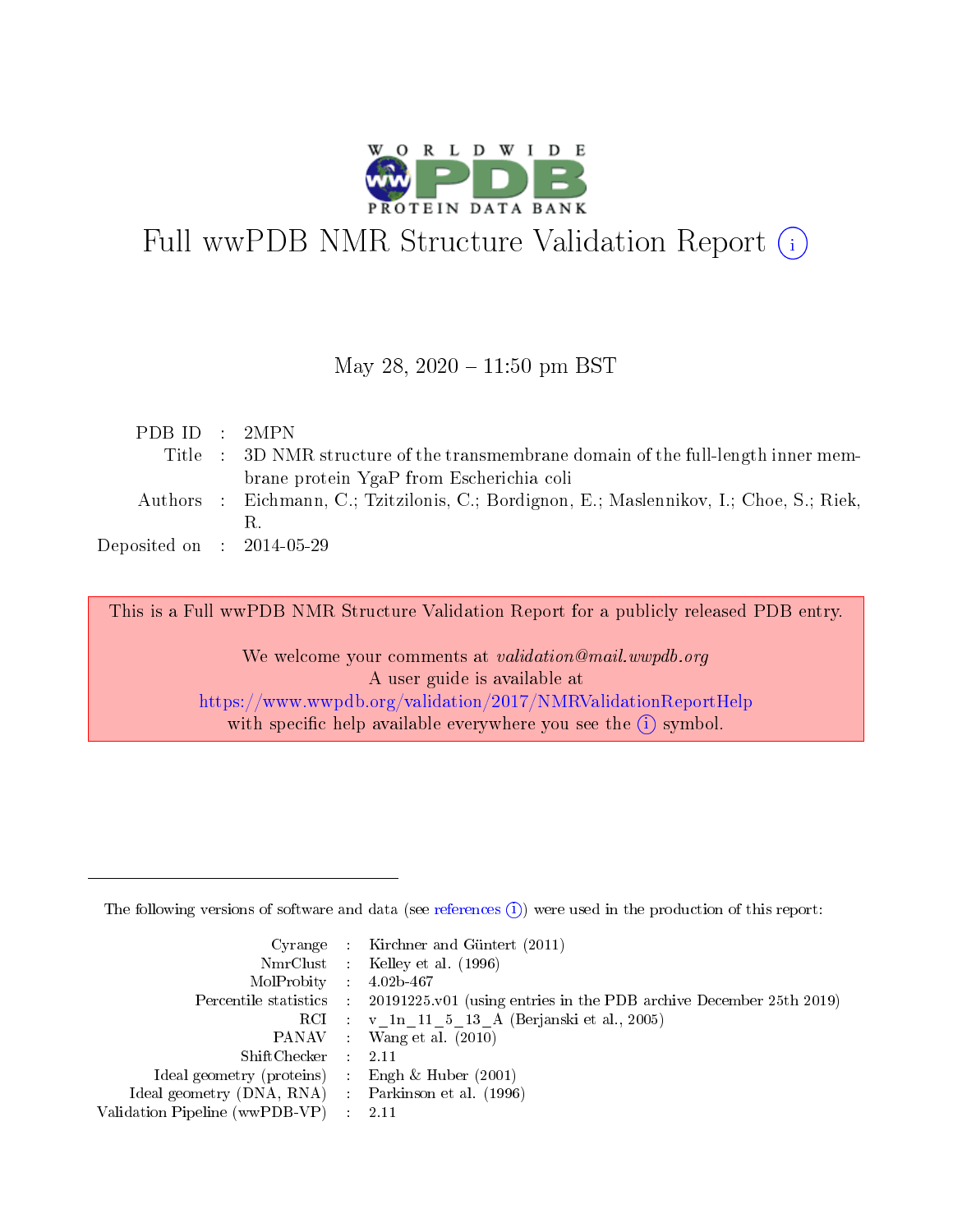# 1 [O](https://www.wwpdb.org/validation/2017/NMRValidationReportHelp#overall_quality)verall quality at a glance  $(i)$

The following experimental techniques were used to determine the structure: SOLUTION NMR

The overall completeness of chemical shifts assignment is 16%.

Percentile scores (ranging between 0-100) for global validation metrics of the entry are shown in the following graphic. The table shows the number of entries on which the scores are based.



| Metric                | Whole archive<br>$(\#\mathrm{Entries})$ | NMR archive<br>$(\#Entries)$ |
|-----------------------|-----------------------------------------|------------------------------|
| Clashscore            | 158937                                  | 12864                        |
| Ramachandran outliers | 154571                                  | 11451                        |
| Sidechain outliers    | 154315                                  | 11428                        |

The table below summarises the geometric issues observed across the polymeric chains and their fit to the experimental data. The red, orange, yellow and green segments indicate the fraction of residues that contain outliers for  $>=3, 2, 1$  and 0 types of geometric quality criteria. A cyan segment indicates the fraction of residues that are not part of the well-defined cores, and a grey segment represents the fraction of residues that are not modelled. The numeric value for each fraction is indicated below the corresponding segment, with a dot representing fractions  $\epsilon = 5\%$ 

| Mol | $Chain \  Length$ |     | Quality of chain |     |
|-----|-------------------|-----|------------------|-----|
|     | 68                | 40% | 38%              | 19% |
|     | 68                | 37% | 41%              | 19% |

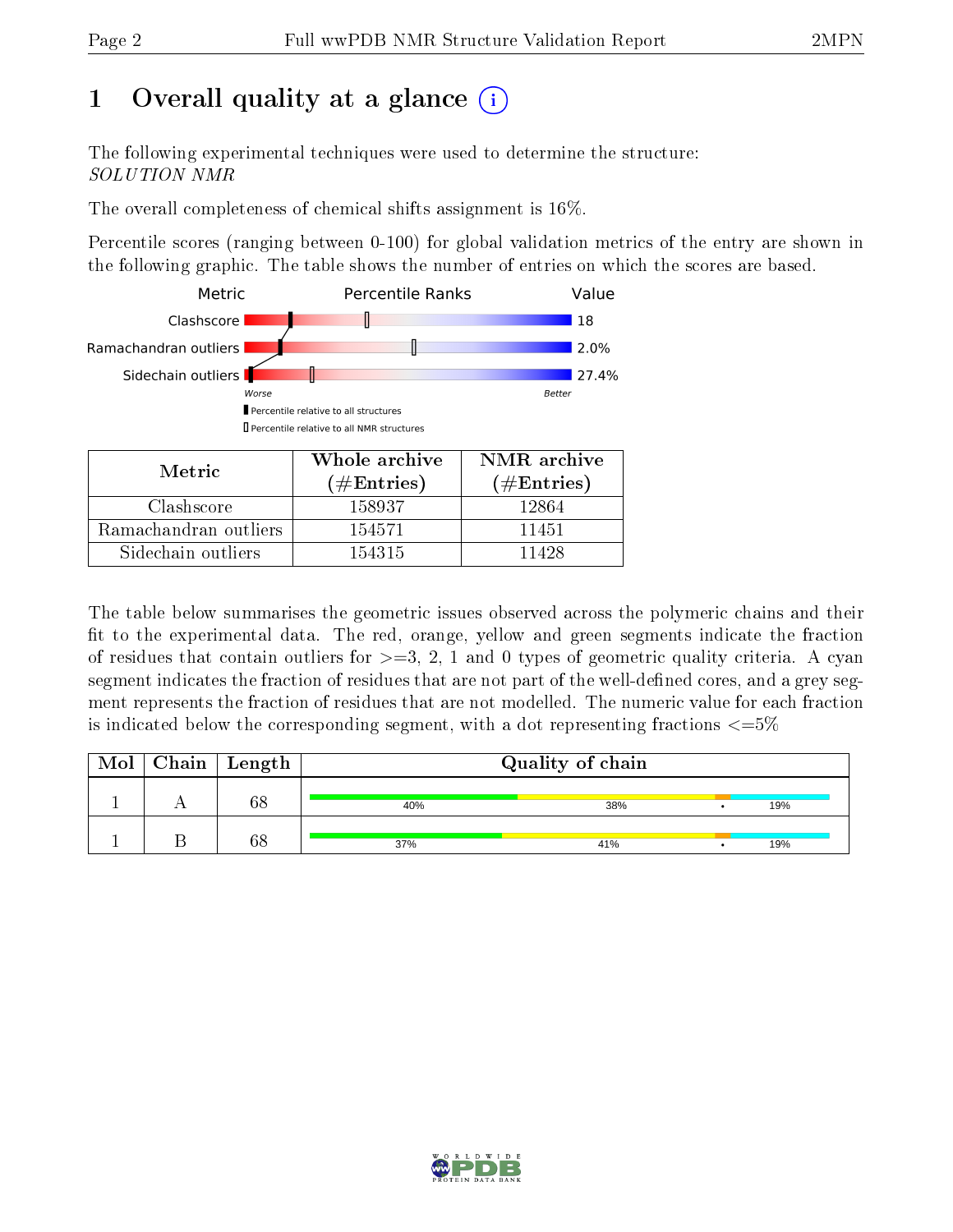# 2 Ensemble composition and analysis  $(i)$

This entry contains 10 models. Model 3 is the overall representative, medoid model (most similar to other models). The authors have identified model 1 as representative, based on the following criterion: fewest violations.

The following residues are included in the computation of the global validation metrics.

| Well-defined (core) protein residues |                                           |                                  |  |  |  |  |  |
|--------------------------------------|-------------------------------------------|----------------------------------|--|--|--|--|--|
|                                      | Well-defined core   Residue range (total) | Backbone RMSD (A)   Medoid model |  |  |  |  |  |
|                                      | $A:112-A:166$ , $B:112-B:166$             | 0.17                             |  |  |  |  |  |
|                                      | 110                                       |                                  |  |  |  |  |  |

Ill-defined regions of proteins are excluded from the global statistics.

Ligands and non-protein polymers are included in the analysis.

The models can be grouped into 3 clusters and 2 single-model clusters were found.

| Cluster number        | Models  |
|-----------------------|---------|
|                       | 3, 8, 9 |
|                       | 1, 5, 7 |
|                       |         |
| Single-model clusters | 6: 10   |

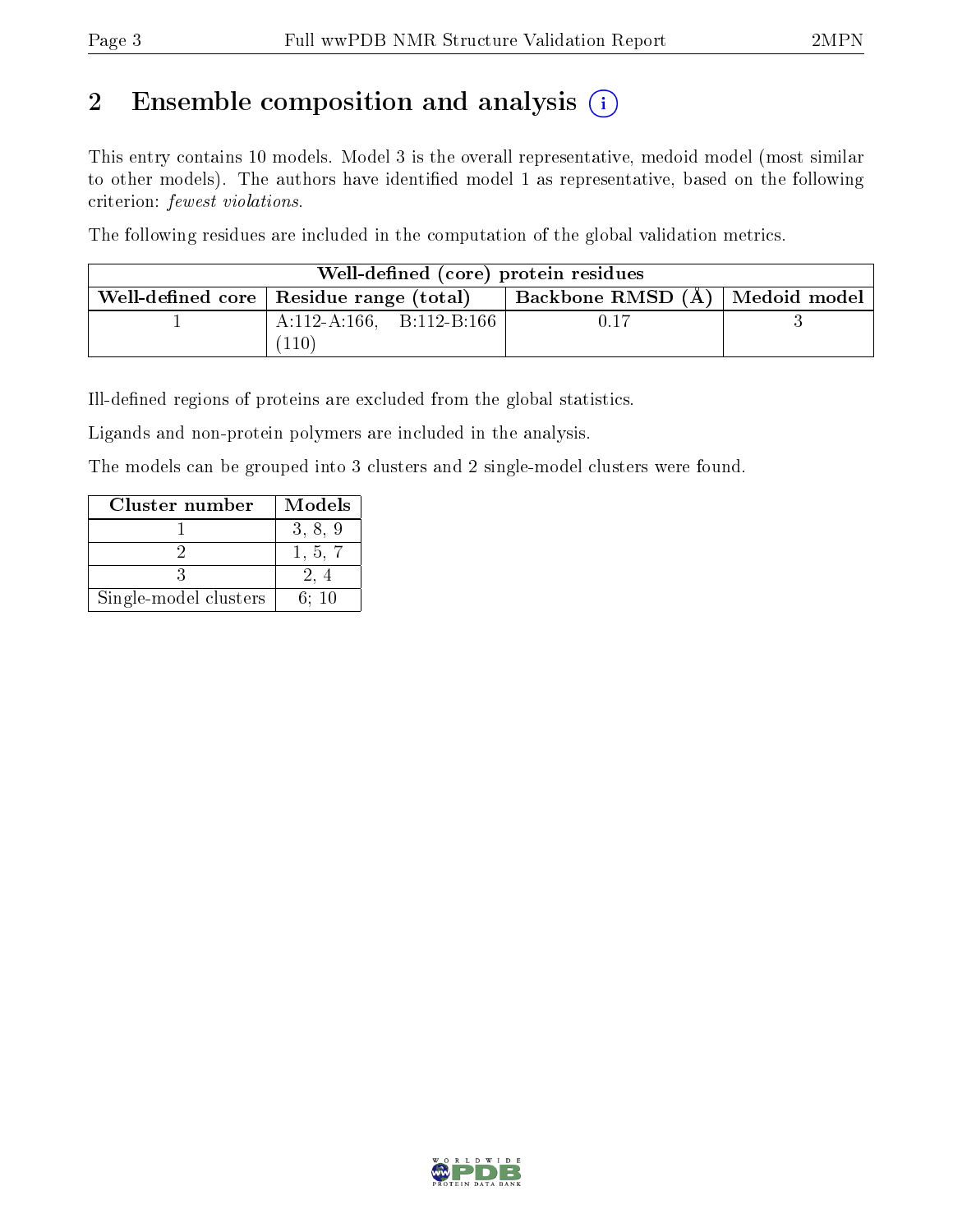# 3 Entry composition (i)

There is only 1 type of molecule in this entry. The entry contains 1926 atoms, of which 920 are hydrogens and 0 are deuteriums.

Molecule 1 is a protein called Inner membrane protein YgaP.

|  |   | $Mol$   Chain   Residues | Atoms           |       |                 |  |         |  | $\operatorname{Trace}\nolimits$ |  |  |
|--|---|--------------------------|-----------------|-------|-----------------|--|---------|--|---------------------------------|--|--|
|  |   |                          | Total C H N O S |       |                 |  |         |  |                                 |  |  |
|  |   | 68                       | 963 331         |       | 460 86 83 3     |  |         |  |                                 |  |  |
|  | В |                          |                 |       | Total C H N O S |  |         |  |                                 |  |  |
|  |   | 68                       | 963.            | - 331 | 460 —           |  | 86 83 3 |  |                                 |  |  |

There are 2 discrepancies between the modelled and reference sequences:

| Chain | Residue | Modelled   Actual |       | Comment      | Reference          |
|-------|---------|-------------------|-------|--------------|--------------------|
|       | 158     | ${\rm SER}$       | $C$ V | CONFLICT.    | <b>UNP P55734</b>  |
|       | 158     | ${\rm SER}$       | ove   | ' CONFLICT . | <b>IINP P55734</b> |

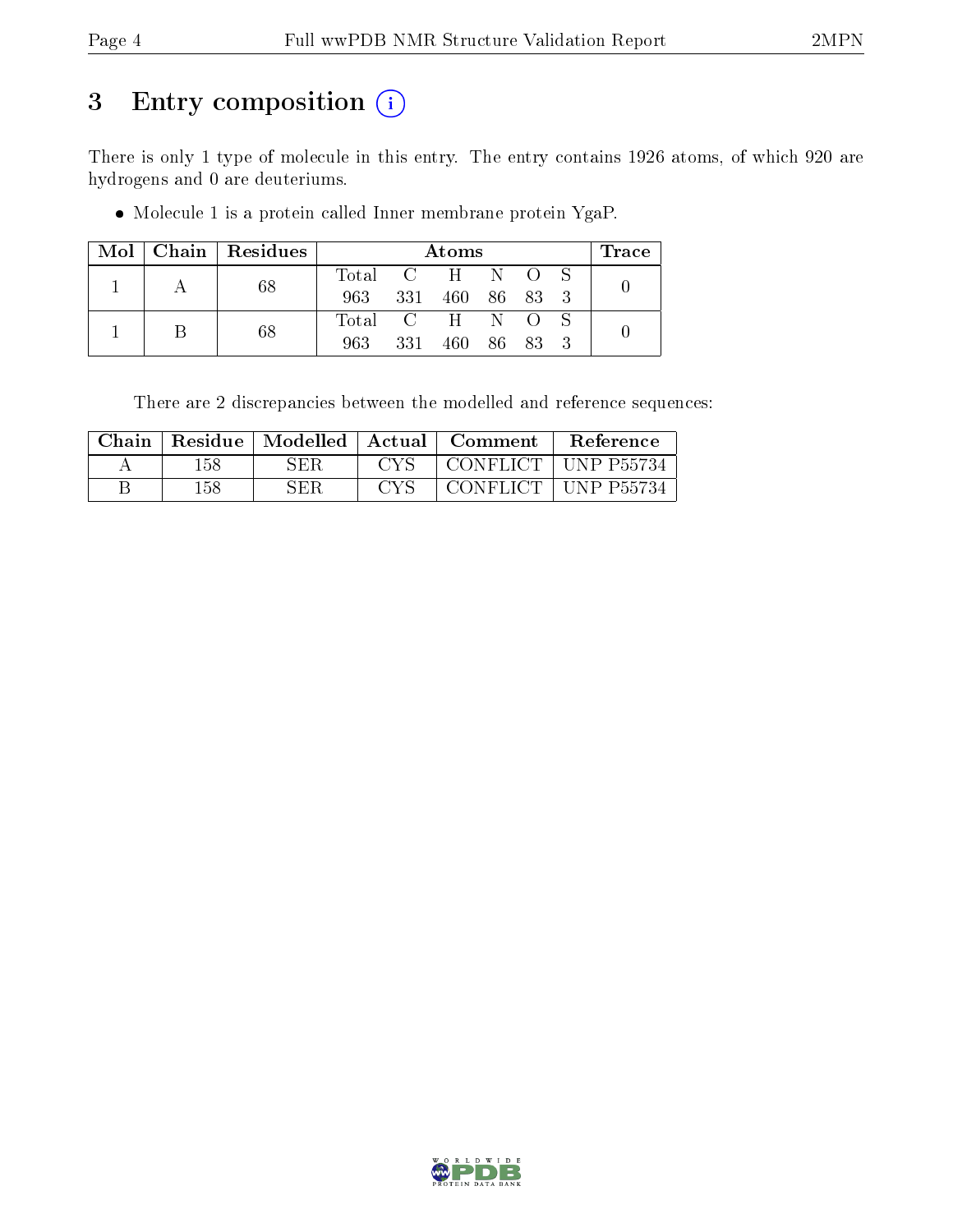# 4 Residue-property plots  $\binom{1}{1}$

## <span id="page-4-0"></span>4.1 Average score per residue in the NMR ensemble

These plots are provided for all protein, RNA and DNA chains in the entry. The first graphic is the same as shown in the summary in section 1 of this report. The second graphic shows the sequence where residues are colour-coded according to the number of geometric quality criteria for which they contain at least one outlier: green  $= 0$ , yellow  $= 1$ , orange  $= 2$  and red  $= 3$  or more. Stretches of 2 or more consecutive residues without any outliers are shown as green connectors. Residues which are classified as ill-defined in the NMR ensemble, are shown in cyan with an underline colour-coded according to the previous scheme. Residues which were present in the experimental sample, but not modelled in the final structure are shown in grey.

• Molecule 1: Inner membrane protein YgaP



## 4.2 Scores per residue for each member of the ensemble

Colouring as in section [4.1](#page-4-0) above.

### 4.2.1 Score per residue for model 1



![](_page_4_Figure_13.jpeg)

![](_page_4_Picture_14.jpeg)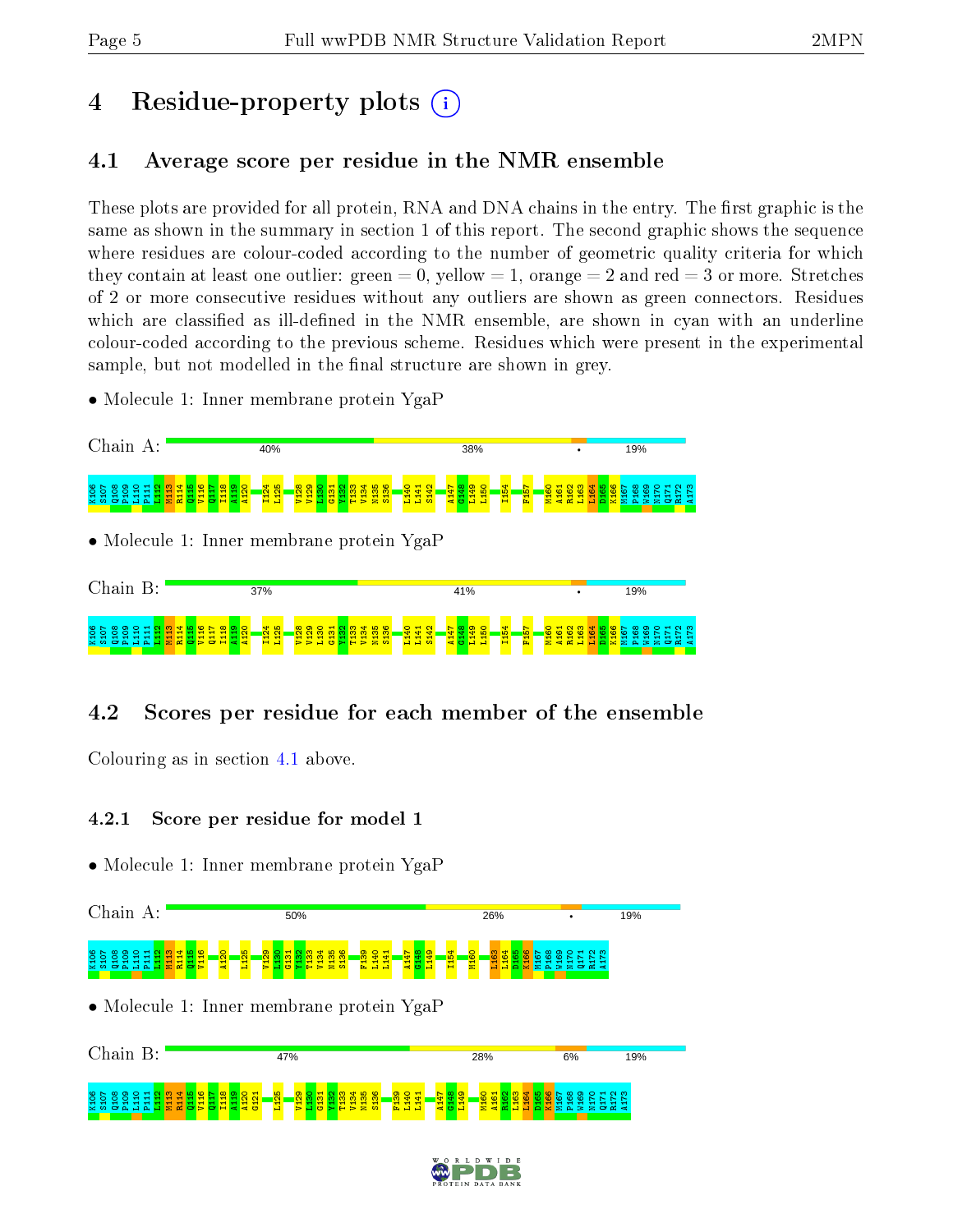#### 4.2.2 Score per residue for model 2

• Molecule 1: Inner membrane protein YgaP

![](_page_5_Figure_5.jpeg)

• Molecule 1: Inner membrane protein YgaP

![](_page_5_Figure_7.jpeg)

### 4.2.3 Score per residue for model 3 (medoid)

• Molecule 1: Inner membrane protein YgaP

![](_page_5_Figure_10.jpeg)

• Molecule 1: Inner membrane protein YgaP

![](_page_5_Figure_12.jpeg)

### 4.2.4 Score per residue for model 4

• Molecule 1: Inner membrane protein YgaP

![](_page_5_Figure_15.jpeg)

![](_page_5_Figure_17.jpeg)

![](_page_5_Picture_18.jpeg)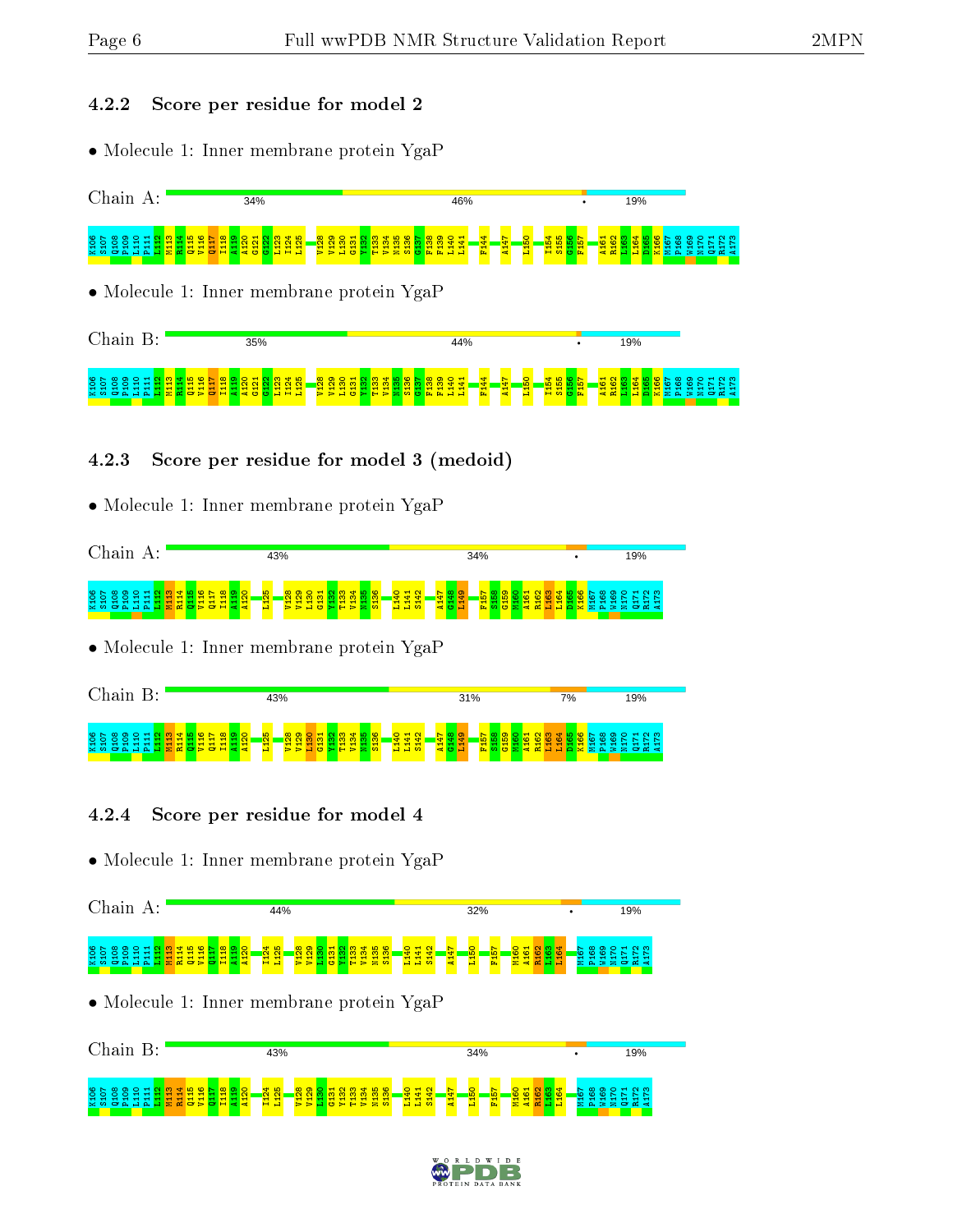#### 4.2.5 Score per residue for model 5

• Molecule 1: Inner membrane protein YgaP

![](_page_6_Figure_5.jpeg)

• Molecule 1: Inner membrane protein YgaP

![](_page_6_Figure_7.jpeg)

### 4.2.6 Score per residue for model 6

• Molecule 1: Inner membrane protein YgaP

![](_page_6_Figure_10.jpeg)

• Molecule 1: Inner membrane protein YgaP

![](_page_6_Figure_12.jpeg)

### 4.2.7 Score per residue for model 7

• Molecule 1: Inner membrane protein YgaP

![](_page_6_Figure_15.jpeg)

![](_page_6_Figure_17.jpeg)

![](_page_6_Picture_18.jpeg)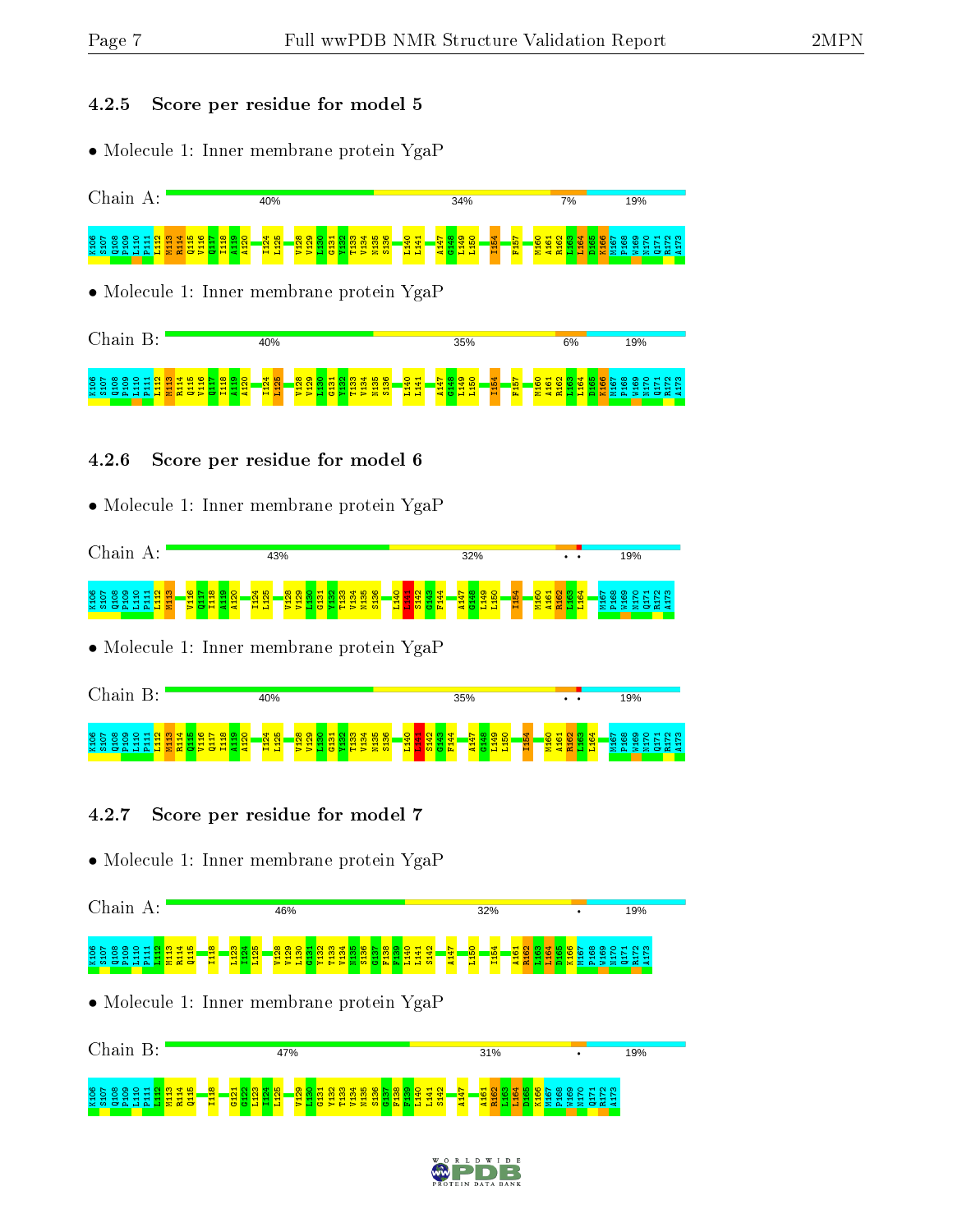#### 4.2.8 Score per residue for model 8

• Molecule 1: Inner membrane protein YgaP

![](_page_7_Figure_5.jpeg)

• Molecule 1: Inner membrane protein YgaP

![](_page_7_Figure_7.jpeg)

### 4.2.9 Score per residue for model 9

• Molecule 1: Inner membrane protein YgaP

![](_page_7_Figure_10.jpeg)

• Molecule 1: Inner membrane protein YgaP

![](_page_7_Figure_12.jpeg)

### 4.2.10 Score per residue for model 10

• Molecule 1: Inner membrane protein YgaP

![](_page_7_Figure_15.jpeg)

![](_page_7_Figure_17.jpeg)

![](_page_7_Picture_18.jpeg)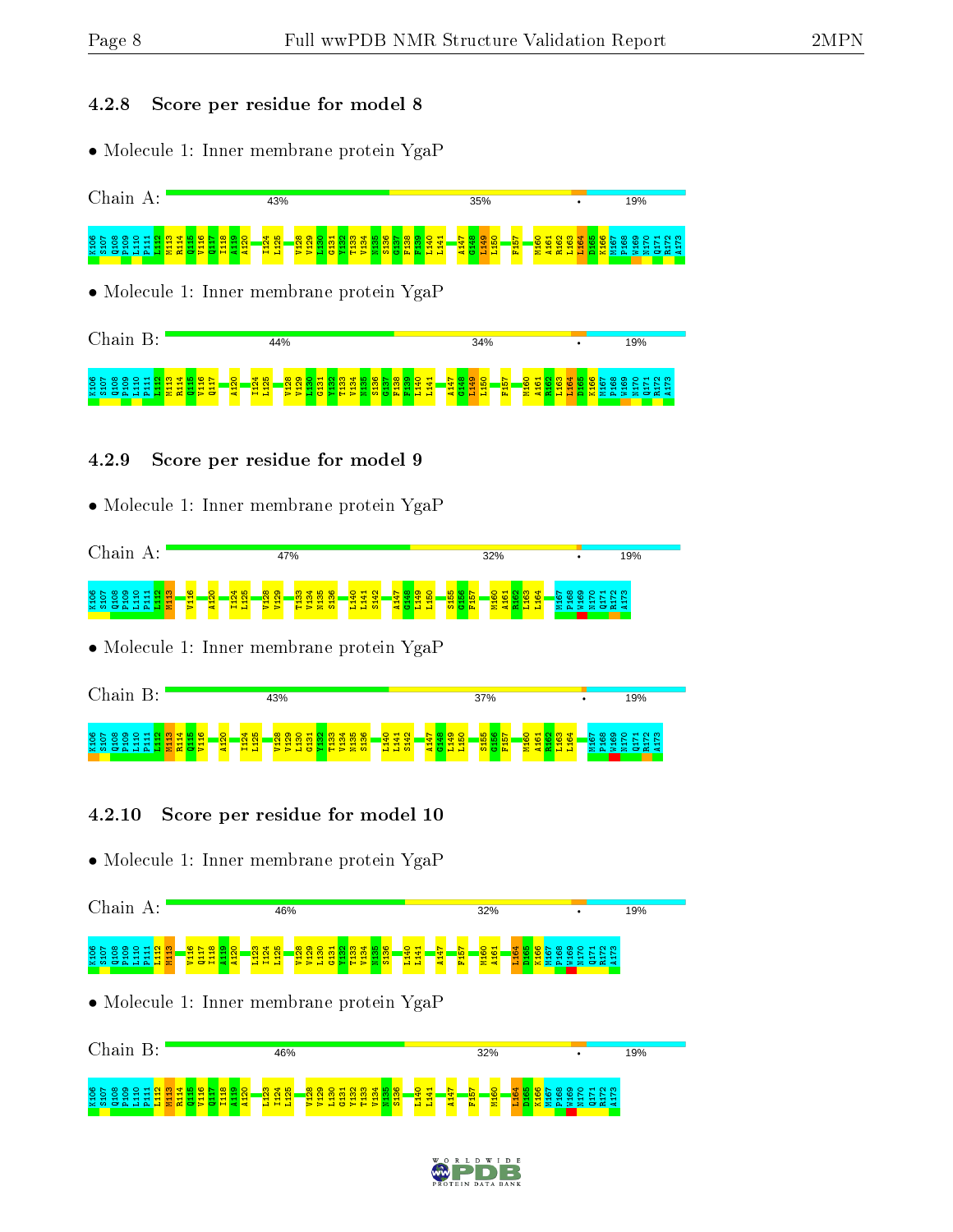# 5 Refinement protocol and experimental data overview  $\binom{1}{k}$

The models were refined using the following method: *simulated annealing*.

Of the 100 calculated structures, 10 were deposited, based on the following criterion: target function.

The following table shows the software used for structure solution, optimisation and refinement.

| Software name   Classification |                    | Version |
|--------------------------------|--------------------|---------|
| CYANA                          | structure solution |         |
| CYANA                          | refinement         |         |

The following table shows chemical shift validation statistics as aggregates over all chemical shift files. Detailed validation can be found in section [7](#page-16-0) of this report.

| Chemical shift file(s)                       | input cs.cif |
|----------------------------------------------|--------------|
| Number of chemical shift lists               |              |
| Total number of shifts                       | 371          |
| Number of shifts mapped to atoms             | 371          |
| Number of unparsed shifts                    |              |
| Number of shifts with mapping errors         |              |
| Number of shifts with mapping warnings       |              |
| Assignment completeness (well-defined parts) | 16%          |

No validations of the models with respect to experimental NMR restraints is performed at this time.

![](_page_8_Picture_11.jpeg)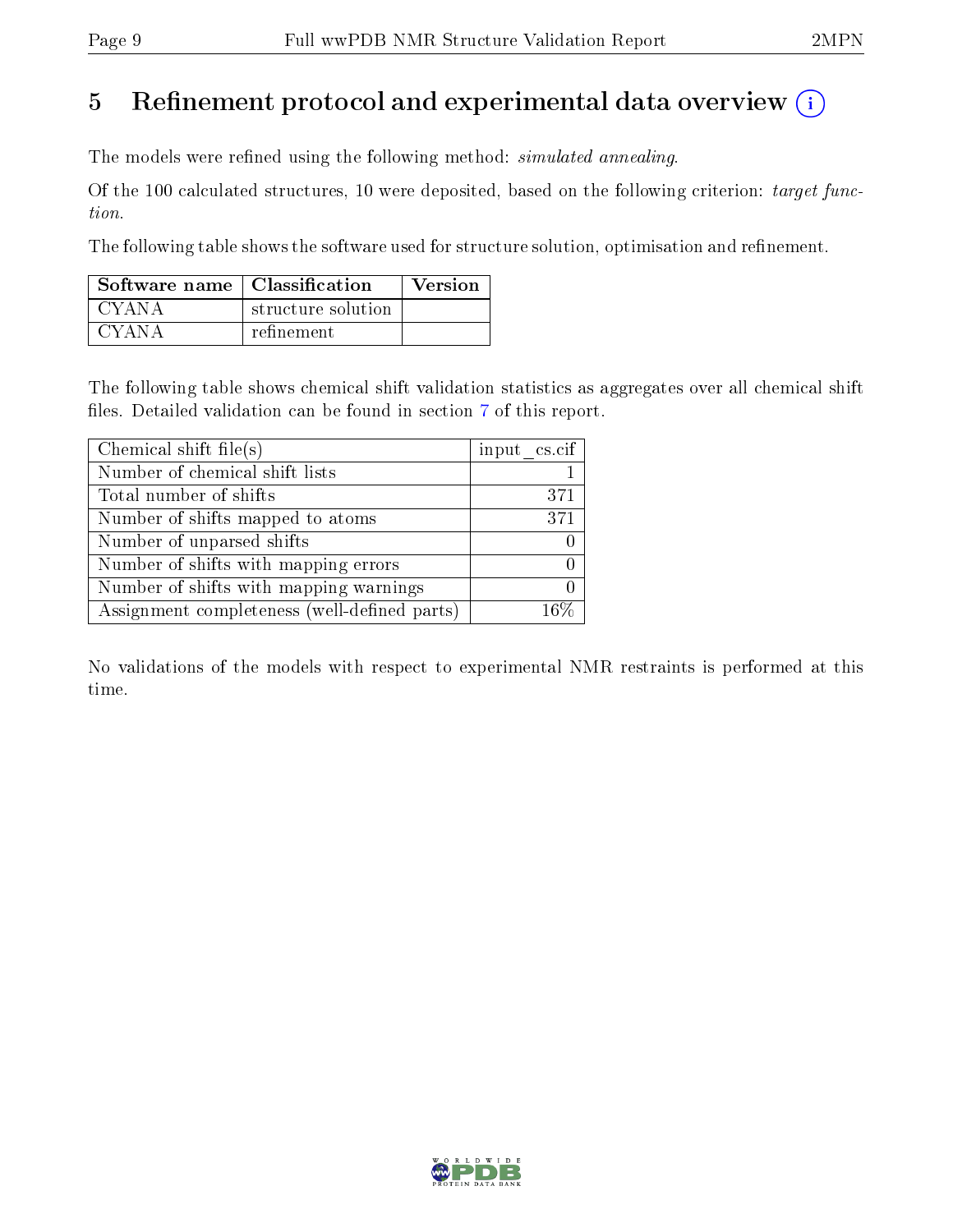# 6 Model quality  $(i)$

## 6.1 Standard geometry  $(i)$

There are no covalent bond-length or bond-angle outliers.

There are no bond-length outliers.

There are no bond-angle outliers.

There are no chirality outliers.

There are no planarity outliers.

## 6.2 Too-close contacts  $(i)$

In the following table, the Non-H and H(model) columns list the number of non-hydrogen atoms and hydrogen atoms in each chain respectively. The H(added) column lists the number of hydrogen atoms added and optimized by MolProbity. The Clashes column lists the number of clashes averaged over the ensemble.

| Mol |     |      | Chain   Non-H $\mid$ H(model) | H(added)   Classhes |            |
|-----|-----|------|-------------------------------|---------------------|------------|
|     |     | 395  | 377                           | 421                 | $21\pm5$   |
|     |     | 395  | 377                           | 421                 | $20 \pm 5$ |
|     | ΑII | 7900 | 7540                          | 8420                | 286        |

The all-atom clashscore is defined as the number of clashes found per 1000 atoms (including hydrogen atoms). The all-atom clashscore for this structure is 18.

All unique clashes are listed below, sorted by their clash magnitude.

| Atom-1              | $\boldsymbol{\mathrm{Atom}\text{-}2}$ | $Clash(\AA)$ | Distance(A) | Models         |                        |  |
|---------------------|---------------------------------------|--------------|-------------|----------------|------------------------|--|
|                     |                                       |              |             | Worst          | $\operatorname{Total}$ |  |
| 1:A:128:VAL:HG12    | 1:B:128:VAL:HG12                      | 0.92         | 1.39        | 10             | $\overline{2}$         |  |
| 1:A:128:VAL:HG11    | 1:B:129:VAL:HG22                      | 0.73         | 1.59        | 8              | 6                      |  |
| 1:A:129:VAL:HG22    | 1:B:128:VAL:HG11                      | 0.73         | 1.60        | 6              | 6                      |  |
| 1:B:125:LEU:HD13    | 1:B:154:ILE:HG13                      | 0.65         | 1.68        | 6              | $\overline{2}$         |  |
| 1: A:124: ILE: HG23 | 1:B:150:LEU:HD22                      | 0.64         | 1.69        | 6              | $\overline{5}$         |  |
| 1: A:150:LEU:HD22   | 1:B:124:ILE:HG23                      | 0.64         | 1.68        | 6              | 4                      |  |
| 1: A:164:LEU:HD22   | 1:B:113:MET:HB2                       | 0.63         | 1.69        | 1              | $\overline{2}$         |  |
| 1: A: 113: MET: HB2 | 1:B:164:LEU:HD22                      | 0.63         | 1.71        | 10             | 4                      |  |
| 1: A:157:PHE:CE1    | 1:B:116:VAL:HG11                      | 0.62         | 2.30        | $\overline{2}$ | 3                      |  |
| 1:B:133:THR:HG21    | 1:B:147:ALA:N                         | 0.61         | 2.10        | 4              | $\overline{2}$         |  |
| 1: A:124: ILE: CG2  | 1:B:150:LEU:HD22                      | 0.61         | 2.26        | 6              | 5                      |  |
| 1: A:116: VAL:HGI1  | 1: B: 157: PHE: CE1                   | 0.61         | 2.31        | $\mathcal{P}$  | 3                      |  |
| 1: A:150:LEU:HD22   | 1:B:124:ILE:CG2                       | 0.60         | 2.27        | 6              | 5                      |  |

![](_page_9_Picture_17.jpeg)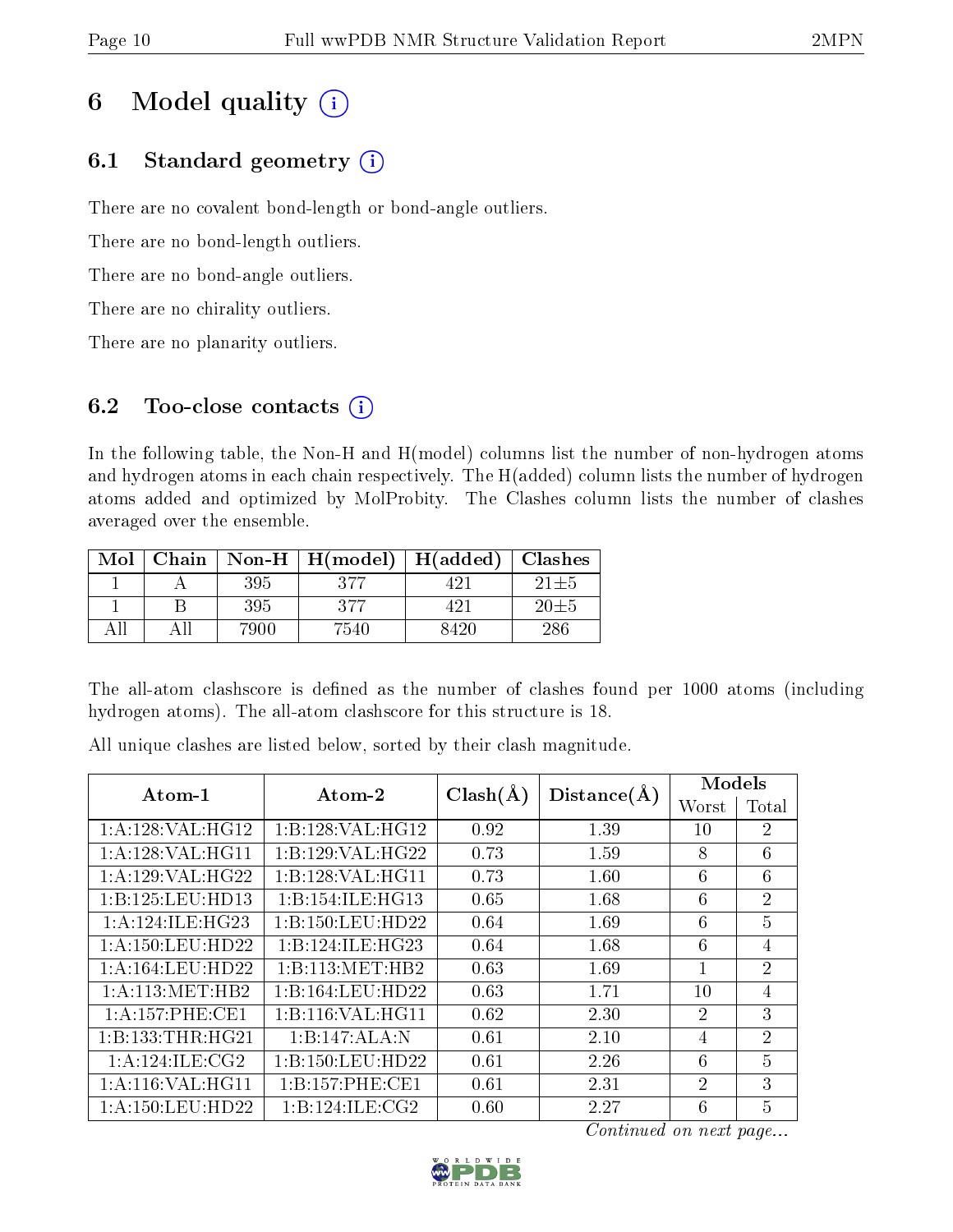|--|

| Continuea from previous page |                              |              |                   | <b>Models</b>   |                  |
|------------------------------|------------------------------|--------------|-------------------|-----------------|------------------|
| Atom-1                       | Atom-2                       | $Clash(\AA)$ | Distance(A)       | Worst           | Total            |
| 1: A: 157: PHE: CE1          | 1:B:116:VAL:HG21             | 0.60         | 2.30              | 8               | 4                |
| 1: A:113: MET:O              | 1:B:161:ALA:HB2              | 0.59         | 1.97              | $\overline{2}$  | $8\,$            |
| $1:$ A:133:THR:HG21          | 1:A:147:ALA:N                | 0.59         | 2.11              | $\overline{4}$  | $\sqrt{2}$       |
| 1:A:164:LEU:HD22             | 1:B:113:MET:CG               | 0.59         | 2.27              | $\overline{7}$  | $\overline{2}$   |
| 1: A: 133: THR: OG1          | 1:A:147:ALA:HB2              | 0.59         | 1.97              | $\overline{2}$  | 10               |
| 1:A:161:ALA:HB2              | 1:B:113:MET:O                | 0.58         | $\overline{1.97}$ | $\overline{2}$  | $\boldsymbol{9}$ |
| 1:B:133:THR:OG1              | 1:B:147:ALA:HB2              | 0.58         | 1.98              | $\overline{2}$  | 10               |
| 1:A:125:LEU:HD13             | 1: A:154: ILE: HG13          | 0.58         | 1.76              | $\sqrt{6}$      | $\sqrt{2}$       |
| 1:A:114:ARG:CZ               | 1:B:161:ALA:HB1              | 0.57         | 2.29              | $\overline{5}$  | $\mathbf{1}$     |
| 1:B:114:ARG:NH1              | 1:B:118:ILE:HG23             | 0.57         | 2.15              | $\mathbf{1}$    | $\mathbf{1}$     |
| 1:B:114:ARG:CZ               | 1:B:161:ALA:HB1              | 0.57         | 2.30              | $\mathbf{1}$    | $\overline{1}$   |
| 1:A:133:THR:CB               | 1:A:147:ALA:HB2              | 0.56         | 2.30              | $\mathbf{1}$    | $\overline{7}$   |
| 1:A:124:ILE:O                | 1:A:128:VAL:HG23             | 0.55         | 2.01              | 10              | $\sqrt{2}$       |
| 1:A:114:ARG:NH2              | 1:B:118:ILE:HG23             | 0.55         | 2.17              | $\overline{5}$  | $\mathbf{1}$     |
| 1: A:113: MET:CG             | 1:B:164:LEU:HD22             | 0.55         | 2.31              | $\overline{7}$  | $\mathbf{1}$     |
| 1:B:124:ILE:O                | 1:B:128:VAL:HG23             | 0.54         | 2.01              | 10              | $\overline{2}$   |
| 1: A: 130: LEU: O            | 1:A:134:VAL:HG22             | 0.54         | $2.02\,$          | $\overline{7}$  | $\mathbf{1}$     |
| 1:B:125:LEU:HD22             | 1:B:154:ILE:HG21             | 0.54         | 1.78              | $6\phantom{.}6$ | $\mathbf{1}$     |
| 1:A:125:LEU:HD22             | 1:A:129:VAL:HG23             | 0.54         | 1.78              | $\overline{7}$  | $\overline{5}$   |
| 1:A:116:VAL:HG21             | 1:B:157:PHE:CE1              | 0.53         | 2.38              | $\overline{5}$  | $\overline{4}$   |
| 1: A: 133: THR: HG21         | 1:A:147:ALA:HB2              | 0.53         | 1.81              | $\overline{5}$  | $\overline{1}$   |
| 1:A:164:LEU:HD23             | 1:B:114:ARG:NH1              | 0.52         | 2.18              | $\overline{5}$  | $\mathbf{1}$     |
| 1:A:125:LEU:HD22             | 1:A:154:ILE:HG21             | 0.52         | 1.79              | $\overline{6}$  | $\mathbf{1}$     |
| 1:B:118:ILE:HD13             | 1:B:162:ARG:HB3              | 0.52         | 1.81              | $\overline{5}$  | $\overline{4}$   |
| 1:B:121:GLY:O                | 1:B:125:LEU:HD23             | 0.52         | 2.04              | $\overline{7}$  | $\overline{2}$   |
| 1:A:118:ILE:HD13             | 1:A:162:ARG:HB3              | $0.52\,$     | 1.81              | $\bf 5$         | $\overline{4}$   |
| 1:B:125:LEU:HD22             | 1:B:154:ILE:CB               | 0.52         | 2.35              | $\overline{5}$  | $\mathbf{1}$     |
| 1:B:133:THR:CB               | 1:B:147:ALA:HB2              | 0.52         | 2.35              | 1               | $\overline{7}$   |
| 1:A:129:VAL:CG2              | 1:B:128:VAL:HG11             | 0.52         | 2.33              | 3               | 3                |
| 1:A:128:VAL:HG11             | 1:B:129:VAL:CG2              | 0.51         | 2.33              | 8               | $\mathfrak{Z}$   |
| 1:B:116:VAL:O                | 1:B:120:ALA:HB3              | 0.51         | 2.05              | 8               | 9                |
| 1:B:125:LEU:HD22             | 1:B:129:VAL:HG23             | 0.51         | 1.81              | 9               | 3                |
| 1: A: 164: LEU: HD22         | $1:B:114:ARG:\overline{NH2}$ | 0.50         | 2.22              | 4               | $\mathbf{1}$     |
| 1:A:118:ILE:HD13             | 1:A:162:ARG:HB2              | 0.50         | 1.83              | $6\phantom{.}6$ | $\mathbf{3}$     |
| 1: A: 164: LEU: HD13         | 1:B:113:MET:HG3              | 0.50         | 1.83              | 8               | $\mathbf{1}$     |
| 1: A:113:MET:HG3             | 1:B:164:LEU:HD13             | 0.50         | 1.81              | 8               | $\mathbf{1}$     |
| 1: A:113: MET:CB             | 1:B:164:LEU:HD22             | 0.50         | 2.36              | 1               | $\mathbf{1}$     |
| 1:A:125:LEU:HD22             | 1:A:154:ILE:CB               | 0.49         | 2.37              | $\overline{5}$  | $\mathbf{1}$     |
| 1:B:118:ILE:HD13             | 1:B:162:ARG:CB               | 0.49         | 2.37              | $\overline{7}$  | $\overline{2}$   |
| 1:A:112:LEU:O                | $1:$ A:116:VAL:HG22          | 0.49         | 2.08              | $6\phantom{.}6$ | $\mathbf{1}$     |
| 1:A:150:LEU:CD2              | 1:B:124:ILE:HD12             | 0.49         | 2.37              | $\overline{4}$  | $\overline{2}$   |

Continued from previous page.

![](_page_10_Picture_6.jpeg)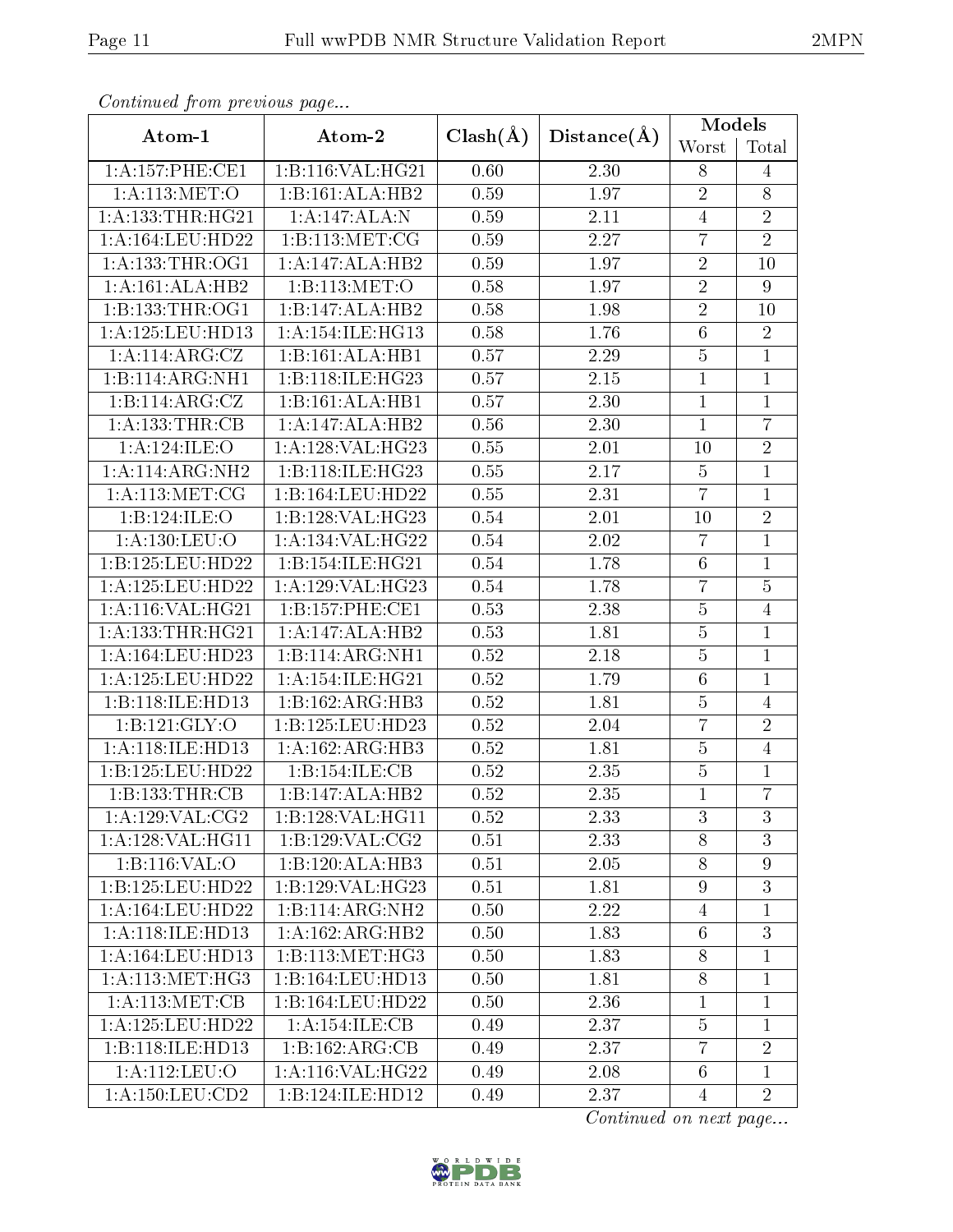| Continued from previous page |                      |              |             | Models          |                |
|------------------------------|----------------------|--------------|-------------|-----------------|----------------|
| Atom-1                       | Atom-2               | $Clash(\AA)$ | Distance(A) | Worst           | Total          |
| 1:A:149:LEU:HD13             | 1:A:149:LEU:O        | 0.49         | 2.08        | 8               | $\overline{2}$ |
| 1: A: 164: LEU: HD22         | 1:B:113:MET:CB       | 0.49         | 2.38        | $\mathbf{1}$    | $\mathbf{1}$   |
| 1:A:125:LEU:HD11             | 1:B:124:ILE:CG2      | 0.49         | 2.38        | $\overline{5}$  | $\overline{3}$ |
| 1: A: 130: LEU: O            | 1:A:134:VAL:HG13     | 0.49         | 2.08        | $\overline{7}$  | $\mathbf{1}$   |
| 1: A:118: ILE: HD13          | 1:A:162:ARG:CB       | 0.48         | 2.38        | 7               | $\overline{4}$ |
| 1:B:133:THR:HG21             | 1:B:147:ALA:H        | 0.48         | 1.68        | $\overline{4}$  | $\mathbf{1}$   |
| 1:B:118:ILE:HD13             | 1:B:162:ARG:HB2      | 0.48         | 1.84        | 6               | $\overline{2}$ |
| 1:A:124:ILE:HD12             | 1:B:150:LEU:CD2      | 0.48         | 2.39        | $\overline{4}$  | $\overline{2}$ |
| 1: A:124: ILE: CG2           | 1:B:125:LEU:HD11     | 0.48         | 2.38        | $\overline{5}$  | $\overline{3}$ |
| 1:A:118:ILE:HG22             | 1:B:117:GLN:HG3      | 0.48         | 1.85        | $\overline{2}$  | $\mathbf{1}$   |
| 1:A:117:GLN:HG3              | 1:B:118:ILE:HG22     | 0.47         | 1.85        | $\overline{2}$  | $\mathbf{1}$   |
| 1:A:134:VAL:HG12             | 1:A:134:VAL:O        | 0.47         | 2.08        | 9               | $\mathbf{1}$   |
| 1:B:131:GLY:HA2              | 1:B:134:VAL:HG12     | 0.47         | 1.85        | 10              | 10             |
| 1:B:149:LEU:HD13             | 1:B:149:LEU:O        | 0.47         | 2.08        | $\overline{3}$  | $\mathbf{1}$   |
| 1:B:149:LEU:O                | 1:B:149:LEU:HD13     | 0.47         | 2.08        | $8\,$           | $\mathbf{1}$   |
| 1:A:149:LEU:HD23             | 1:A:149:LEU:O        | 0.47         | 2.09        | $\overline{9}$  | $\mathbf{1}$   |
| 1: A: 131: GLY: HA2          | 1: A: 134: VAL: HG12 | 0.47         | 1.86        | 3               | $8\,$          |
| 1:A:128:VAL:H G21            | 1:B:125:LEU:CD2      | 0.47         | 2.40        | $\overline{8}$  | $\overline{3}$ |
| 1:A:161:ALA:HB1              | 1:B:114:ARG:NH2      | 0.47         | 2.25        | 7               | $\mathbf{1}$   |
| 1:B:149:LEU:HD23             | 1:B:149:LEU:O        | 0.47         | 2.10        | $\overline{9}$  | $\mathbf{1}$   |
| 1: A: 125: LEU: CD2          | 1:B:128:VAL:HG21     | 0.47         | 2.40        | $8\,$           | $\overline{3}$ |
| 1:A:157:PHE:CZ               | 1:B:116:VAL:HG11     | 0.46         | 2.46        | $\overline{2}$  | $\mathbf{1}$   |
| 1:A:129:VAL:HG22             | 1: A: 150: LEU: HD13 | 0.46         | 1.86        | $\overline{5}$  | $\overline{2}$ |
| 1:A:125:LEU:HD11             | 1:B:124:ILE:HG21     | 0.46         | 1.86        | $\overline{5}$  | $\mathbf{1}$   |
| 1: B: 159: GLY: O            | 1:B:163:LEU:HD12     | 0.46         | 2.09        | 3               | $\mathbf{1}$   |
| 1:B:112:LEU:O                | 1:B:116:VAL:HG22     | 0.46         | 2.10        | $6\phantom{.}6$ | $\mathbf{1}$   |
| 1:B:133:THR:HG21             | 1:B:147:ALA:HB2      | 0.46         | 1.88        | $\bf 5$         | $\mathbf{1}$   |
| 1:B:129:VAL:HG13             | 1:B:147:ALA:HA       | 0.45         | 1.88        | $\mathbf{1}$    | $\overline{3}$ |
| 1:A:161:ALA:HB1              | 1:B:114:ARG:CZ       | 0.45         | 2.41        | $\overline{7}$  | $\mathbf{1}$   |
| 1:B:129:VAL:HG22             | 1:B:150:LEU:HD13     | 0.45         | 1.88        | 5               | 1              |
| 1: A: 133: THR: HG21         | 1:A:147:ALA:H        | 0.45         | 1.69        | $\overline{4}$  | $\mathbf{1}$   |
| 1:A:129:VAL:HG13             | 1:A:147:ALA:HA       | 0.45         | 1.88        | $\mathbf{1}$    | 3              |
| 1:A:125:LEU:HD22             | 1:A:154:ILE:HB       | 0.45         | 1.89        | $\overline{5}$  | $\mathbf{1}$   |
| 1:B:125:LEU:HD22             | 1:B:154:ILE:HB       | 0.44         | 1.89        | $\overline{5}$  | $\mathbf 1$    |
| 1:A:116:VAL:O                | 1:A:120:ALA:HB3      | 0.44         | 2.12        | $\mathbf{1}$    | $\overline{9}$ |
| 1: A: 133: THR: CG2          | 1:A:147:ALA:HB2      | 0.44         | 2.43        | $\overline{5}$  | $\mathbf{1}$   |
| 1:B:114:ARG:NE               | 1:B:161:ALA:HB1      | 0.44         | 2.27        | $\mathbf{1}$    | $\mathbf{1}$   |
| 1:B:125:LEU:HD22             | 1:B:154:ILE:HG13     | 0.44         | 1.89        | 5               | $\mathbf{1}$   |
| 1:A:159:GLY:O                | 1:A:163:LEU:HD12     | 0.44         | 2.12        | 3               | $\mathbf{1}$   |
| 1:A:164:LEU:HD22             | 1: B: 113: MET: HG3  | 0.44         | 1.88        | $\overline{7}$  | 1              |
| 1:A:164:LEU:HD13             | 1:B:113:MET:SD       | 0.44         | 2.52        | $\mathbf{1}$    | $\mathbf{1}$   |

Continued from previous page...

![](_page_11_Picture_6.jpeg)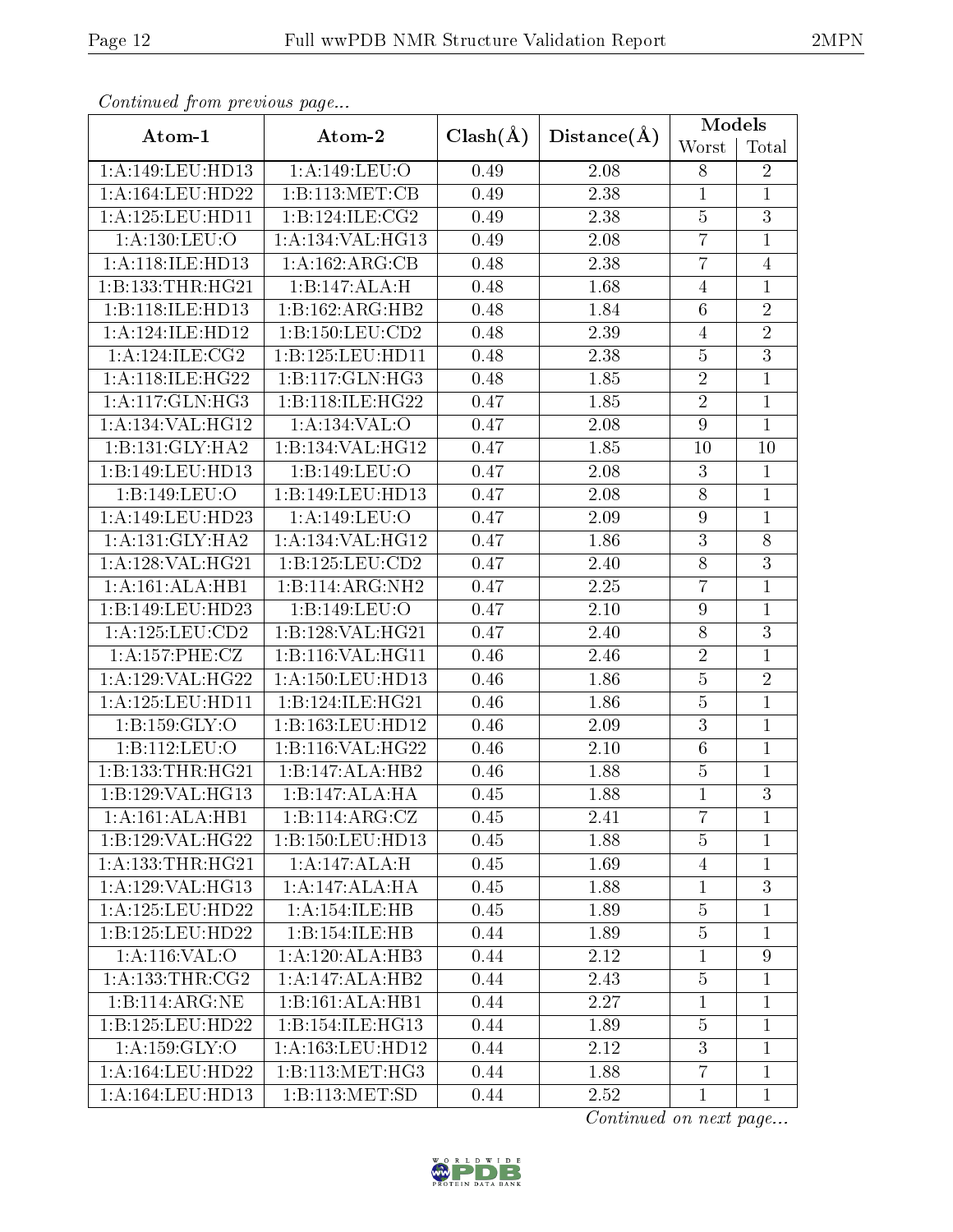| Atom-1               | Atom-2              | $Clash(\AA)$ | Distance(A) | Models         |                |  |
|----------------------|---------------------|--------------|-------------|----------------|----------------|--|
|                      |                     |              |             | Worst          | Total          |  |
| 1:A:112:LEU:O        | 1: A:116: VAL:HG13  | 0.44         | 2.13        | 6              | $\mathbf{1}$   |  |
| 1: A:121: GLY: HA2   | 1:B:154:ILE:HD11    | 0.44         | 1.90        | $\overline{2}$ | $\mathbf{1}$   |  |
| 1:B:125:LEU:HD22     | 1:B:154:ILE:CG1     | 0.43         | 2.43        | $\overline{5}$ | $\overline{1}$ |  |
| 1:A:128:VAL:HG12     | 1:B:132:TYR:CD2     | 0.43         | 2.48        | $\overline{4}$ | $\mathbf{1}$   |  |
| 1:A:124:ILE:HG21     | 1:B:125:LEU:HD11    | 0.43         | 1.89        | $\overline{5}$ | $\overline{1}$ |  |
| 1:A:125:LEU:C        | 1:A:125:LEU:HD13    | 0.43         | 2.34        | $\mathbf{1}$   | $\mathbf{1}$   |  |
| $1:$ A:125:LEU:HD13  | 1: A: 125: LEU: C   | 0.42         | 2.35        | 10             | $\overline{2}$ |  |
| 1: A: 133: THR: HG21 | 1:A:147:ALA:CB      | 0.42         | 2.45        | $\overline{5}$ | $\mathbf{1}$   |  |
| 1:A:134:VAL:CG1      | 1:A:134:VAL:O       | 0.42         | 2.67        | 9              | $\mathbf{1}$   |  |
| 1: A:154: ILE: HDI1  | 1:B:121:GLY:HA2     | 0.42         | 1.92        | $\overline{2}$ | $\mathbf{1}$   |  |
| 1:A:128:VAL:HG23     | 1: B: 128: VAL: CG2 | 0.42         | 2.45        | $\overline{4}$ | $\overline{2}$ |  |
| 1:A:128:VAL:HG23     | 1:B:132:TYR:CD2     | 0.42         | 2.49        | 7              | $\mathbf{1}$   |  |
| 1:A:128:VAL:HG23     | 1:B:128:VAL:HG23    | 0.41         | 1.92        | $\overline{4}$ | $\overline{2}$ |  |
| 1:B:125:LEU:C        | 1:B:125:LEU:HD13    | 0.41         | 2.35        | 10             | $\mathbf{1}$   |  |
| 1:B:129:VAL:HG12     | 1:B:130:LEU:N       | 0.41         | 2.29        | 9              | $\overline{2}$ |  |
| 1: A: 128: VAL: CG2  | 1:B:128:VAL:HG23    | 0.41         | 2.45        | 4              | $\overline{2}$ |  |
| 1:B:141:LEU:N        | 1:B:141:LEU:HD12    | 0.41         | 2.30        | 6              | $\mathbf{1}$   |  |
| 1:A:141:LEU:N        | 1:A:141:LEU:HD12    | 0.41         | 2.31        | 6              | $\mathbf{1}$   |  |
| 1:B:147:ALA:HA       | 1:B:150:LEU:HD12    | 0.41         | 1.91        | 9              | $\mathbf{1}$   |  |
| 1:A:128:VAL:HG13     | 1: B: 132: TYR: HB3 | 0.41         | 1.93        | 10             | $\mathbf{1}$   |  |
| 1: A: 133: THR: HG21 | 1:A:147:ALA:CA      | 0.40         | 2.46        | $\overline{5}$ | $\mathbf{1}$   |  |
| 1: A:118: ILE: HG22  | 1:B:117:GLN:HG2     | 0.40         | 1.92        | 8              | $\overline{1}$ |  |

Continued from previous page...

## 6.3 Torsion angles (i)

#### 6.3.1 Protein backbone (i)

In the following table, the Percentiles column shows the percent Ramachandran outliers of the chain as a percentile score with respect to all PDB entries followed by that with respect to all NMR entries. The Analysed column shows the number of residues for which the backbone conformation was analysed and the total number of residues.

| Mol | Chain | Analysed          | Favoured                 | Allowed          | Outliers            | Percentiles           |
|-----|-------|-------------------|--------------------------|------------------|---------------------|-----------------------|
|     |       | $55/68$ (81\%)    | $50\pm1(90\pm2\%)$       | $4\pm1(8\pm2\%)$ | $1\pm0$ $(2\pm1\%)$ | $\vert$ 11 $\vert$ 52 |
|     |       | $55/68$ $(81\%)$  | 49 $\pm$ 1 (90 $\pm$ 2%) | $5\pm1(8\pm1\%)$ | $1\pm0$ $(2\pm1\%)$ | 52                    |
| All | All   | $1100/1360(81\%)$ | 990 (90%)                | 88 (8\%)         | 22(2%)              | 52                    |

All 4 unique Ramachandran outliers are listed below. They are sorted by the frequency of occurrence in the ensemble.

![](_page_12_Picture_10.jpeg)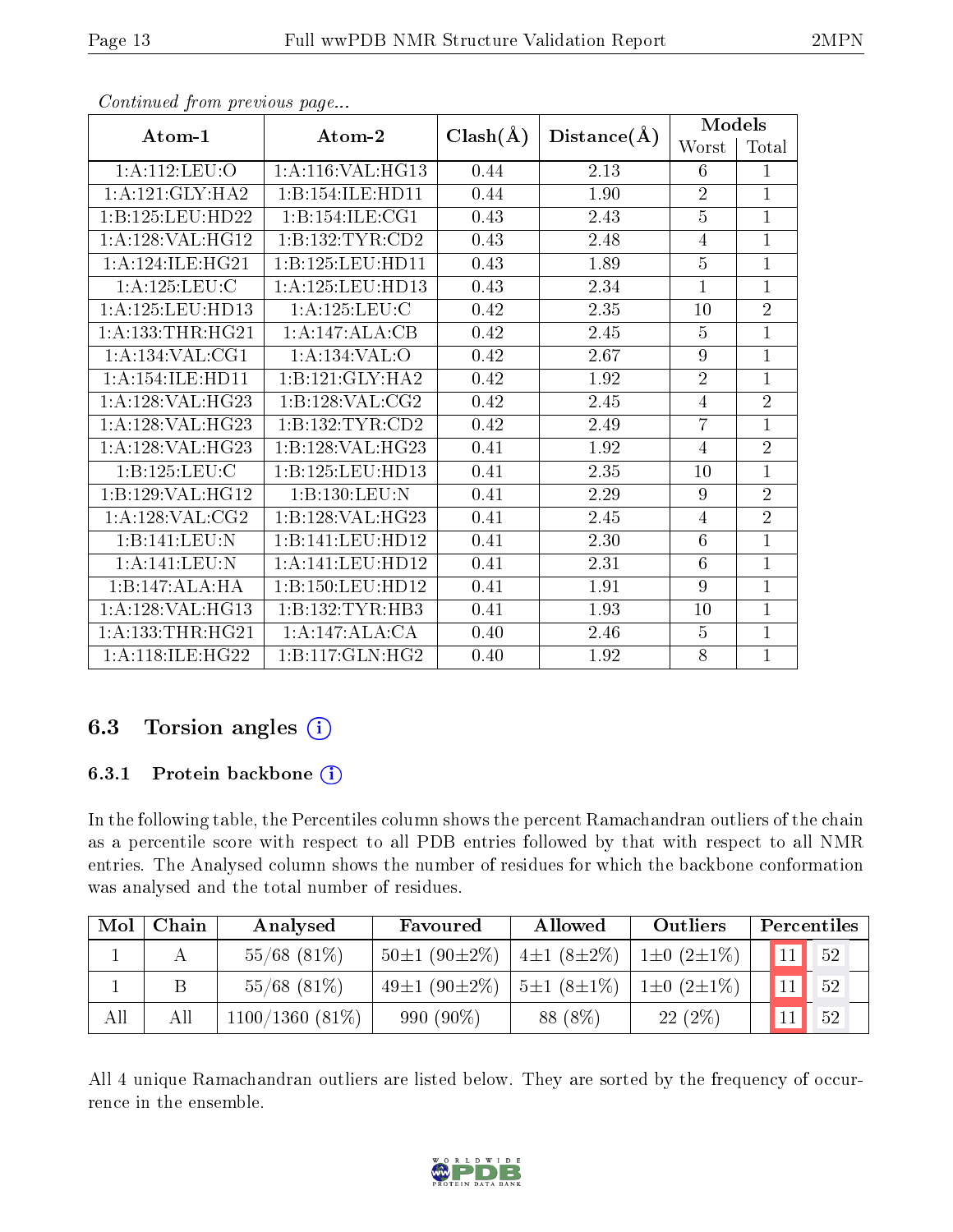|  |     |        | Mol   Chain   Res   Type   Models (Total) |
|--|-----|--------|-------------------------------------------|
|  | 140 | LEU    |                                           |
|  | 140 | LEU    |                                           |
|  | 141 | LEU    |                                           |
|  | 141 | f.E(1) |                                           |

#### 6.3.2 Protein sidechains (i)

In the following table, the Percentiles column shows the percent sidechain outliers of the chain as a percentile score with respect to all PDB entries followed by that with respect to all NMR entries. The Analysed column shows the number of residues for which the sidechain conformation was analysed and the total number of residues.

| Mol | Chain | Analysed         | Rotameric                                | Outliers                               |   | Percentiles |  |
|-----|-------|------------------|------------------------------------------|----------------------------------------|---|-------------|--|
|     |       | 39/51(76%)       | $28\pm1(73\pm4\%)$   11 $\pm1(27\pm4\%)$ |                                        |   | <b>2</b> 21 |  |
|     |       | 39/51(76%)       |                                          | $28\pm1(73\pm3\%)$ 11 $\pm1(27\pm3\%)$ | 2 | $\vert$ 21  |  |
| All | All   | $780/1020(76\%)$ | 566 (73%)                                | 214(27%)                               |   | 21          |  |

All 48 unique residues with a non-rotameric sidechain are listed below. They are sorted by the frequency of occurrence in the ensemble.

| Mol          | Chain            | Res | Type       | Models (Total)   |
|--------------|------------------|-----|------------|------------------|
| $\mathbf{1}$ | A                | 136 | SER        | 10               |
| $\mathbf{1}$ | Β                | 164 | <b>LEU</b> | 10               |
| $\mathbf{1}$ | $\boldsymbol{B}$ | 141 | <b>LEU</b> | 10               |
| $\mathbf{1}$ | A                | 141 | <b>LEU</b> | 10               |
| $\mathbf{1}$ | Β                | 136 | SER        | 10               |
| $\mathbf{1}$ | A                | 164 | LEU        | $\overline{9}$   |
| $\mathbf{1}$ | А                | 113 | MET        | $\overline{7}$   |
| $\mathbf{1}$ | A                | 160 | MET        | $\overline{7}$   |
| $\mathbf{1}$ | B                | 114 | $\rm{ARG}$ | $\overline{7}$   |
| $\mathbf{1}$ | B                | 160 | <b>MET</b> | 7                |
| $\mathbf{1}$ | Β                | 113 | MET        | $\overline{7}$   |
| $\mathbf{1}$ | A                | 135 | <b>ASN</b> | $\sqrt{6}$       |
| $\mathbf{1}$ | B                | 135 | <b>ASN</b> | $\boldsymbol{6}$ |
| $\mathbf{1}$ | A                | 114 | $\rm{ARG}$ | $\sqrt{6}$       |
| $\mathbf{1}$ | A                | 142 | SER        | $\overline{5}$   |
| $\mathbf{1}$ | A                | 149 | <b>LEU</b> | $\overline{5}$   |
| $\mathbf{1}$ | $\boldsymbol{B}$ | 142 | <b>SER</b> | $\overline{5}$   |
| $\mathbf{1}$ | A                | 166 | <b>LYS</b> | $\overline{5}$   |
| $\mathbf{1}$ | B                | 149 | LEU        | $\overline{5}$   |
| $\mathbf{1}$ | $\boldsymbol{B}$ | 166 | <b>LYS</b> | $\overline{5}$   |
| $\mathbf{1}$ | А                | 154 | ILE        | $\overline{4}$   |

![](_page_13_Picture_10.jpeg)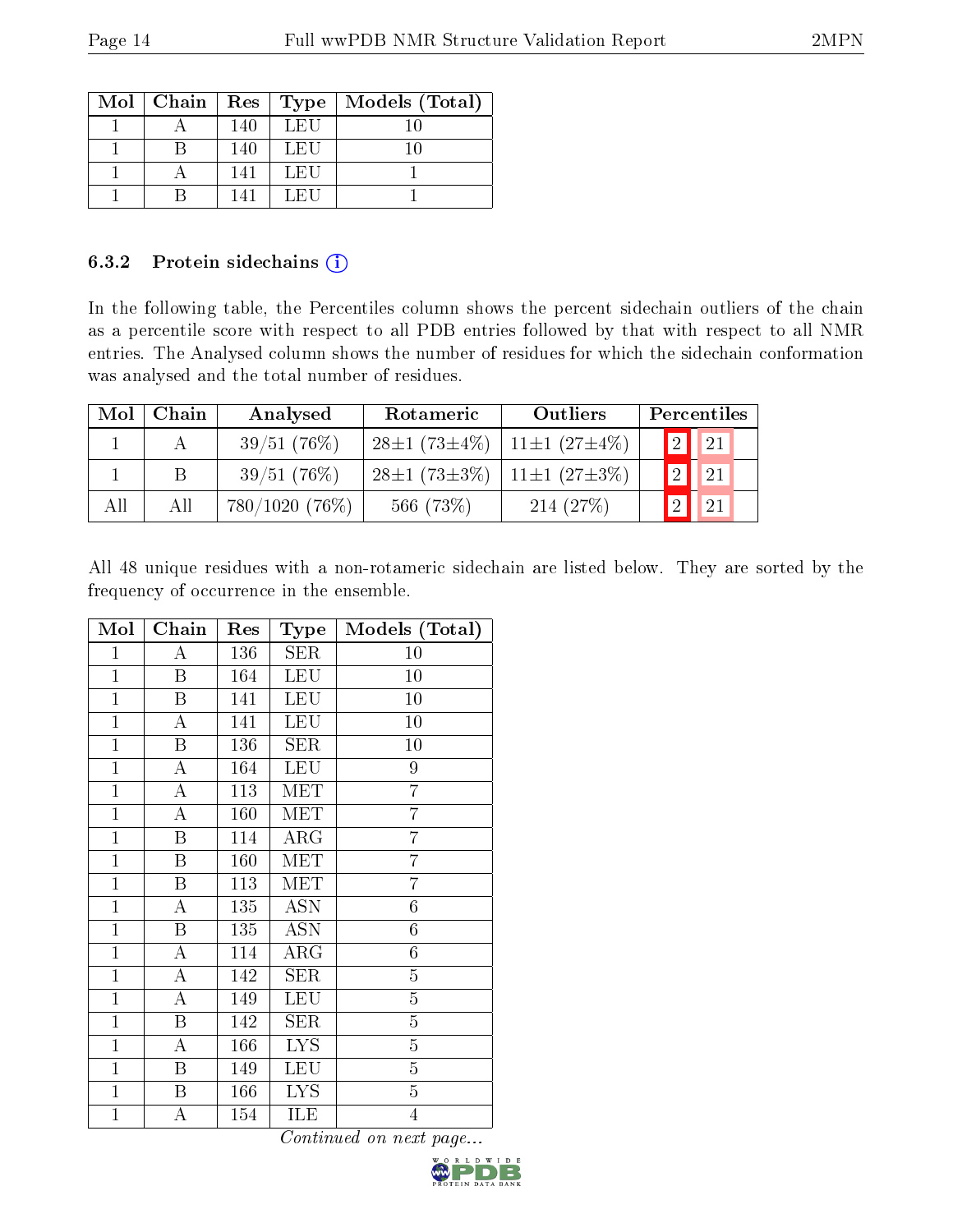| Mol            | Chain                   | Res              | $_{\rm Type}$           | Models (Total) |
|----------------|-------------------------|------------------|-------------------------|----------------|
| $\mathbf{1}$   | B                       | $\overline{163}$ | <b>LEU</b>              | 4              |
| $\overline{1}$ | B                       | 115              | $\overline{\text{GLN}}$ | $\overline{4}$ |
| $\overline{1}$ | $\overline{A}$          | 115              | $\overline{\text{GLN}}$ | $\overline{4}$ |
| $\mathbf{1}$   | A                       | 163              | LEU                     | $\overline{4}$ |
| $\overline{1}$ | $\overline{\mathrm{B}}$ | 123              | <b>LEU</b>              | $\overline{3}$ |
| $\mathbf{1}$   | B                       | 162              | ARG                     | $\overline{3}$ |
| $\mathbf{1}$   | $\overline{B}$          | 117              | $\overline{\text{GLN}}$ | 3              |
| $\overline{1}$ | А                       | 138              | PHE                     | $\overline{3}$ |
| $\mathbf{1}$   | A                       | 123              | <b>LEU</b>              | 3              |
| $\overline{1}$ | $\overline{\rm A}$      | 162              | $\overline{\rm{ARG}}$   | $\overline{3}$ |
| $\overline{1}$ | B                       | 130              | <b>LEU</b>              | $\overline{3}$ |
| $\overline{1}$ | A                       | 117              | $\overline{\text{GLN}}$ | $\overline{3}$ |
| $\mathbf{1}$   | Β                       | 138              | PHE                     | $\overline{3}$ |
| $\mathbf{1}$   | А                       | 130              | <b>LEU</b>              | 3              |
| $\overline{1}$ | $\boldsymbol{B}$        | 154              | ILE                     | $\overline{2}$ |
| $\overline{1}$ | $\overline{B}$          | 112              | LEU                     | $\overline{2}$ |
| $\mathbf{1}$   | A                       | $\overline{155}$ | $\overline{\text{SER}}$ | $\overline{2}$ |
| $\mathbf{1}$   | A                       | 112              | <b>LEU</b>              | $\overline{2}$ |
| $\mathbf{1}$   | A                       | 144              | PHE                     | $\overline{2}$ |
| $\overline{1}$ | $\boldsymbol{B}$        | 144              | $\overline{\rm{PHE}}$   | $\overline{2}$ |
| $\overline{1}$ | B                       | 155              | <b>SER</b>              | $\overline{2}$ |
| $\overline{1}$ | $\overline{\mathrm{B}}$ | 139              | PHE                     | $\overline{2}$ |
| $\mathbf{1}$   | A                       | 139              | PHE                     | $\overline{2}$ |
| $\mathbf{1}$   | $\overline{\mathrm{B}}$ | $118\,$          | <b>ILE</b>              | $\overline{1}$ |
| $\overline{1}$ | B                       | 125              | <b>LEU</b>              | $\overline{1}$ |
| $\overline{1}$ | A                       | 118              | ILE                     | $\overline{1}$ |
| $\overline{1}$ | $\overline{\rm A}$      | 132              | <b>TYR</b>              | $\overline{1}$ |

Continued from previous page...

### 6.3.3 RNA [O](https://www.wwpdb.org/validation/2017/NMRValidationReportHelp#rna)i

There are no RNA molecules in this entry.

### 6.4 Non-standard residues in protein, DNA, RNA chains (i)

There are no non-standard protein/DNA/RNA residues in this entry.

### 6.5 Carbohydrates (i)

There are no carbohydrates in this entry.

![](_page_14_Picture_11.jpeg)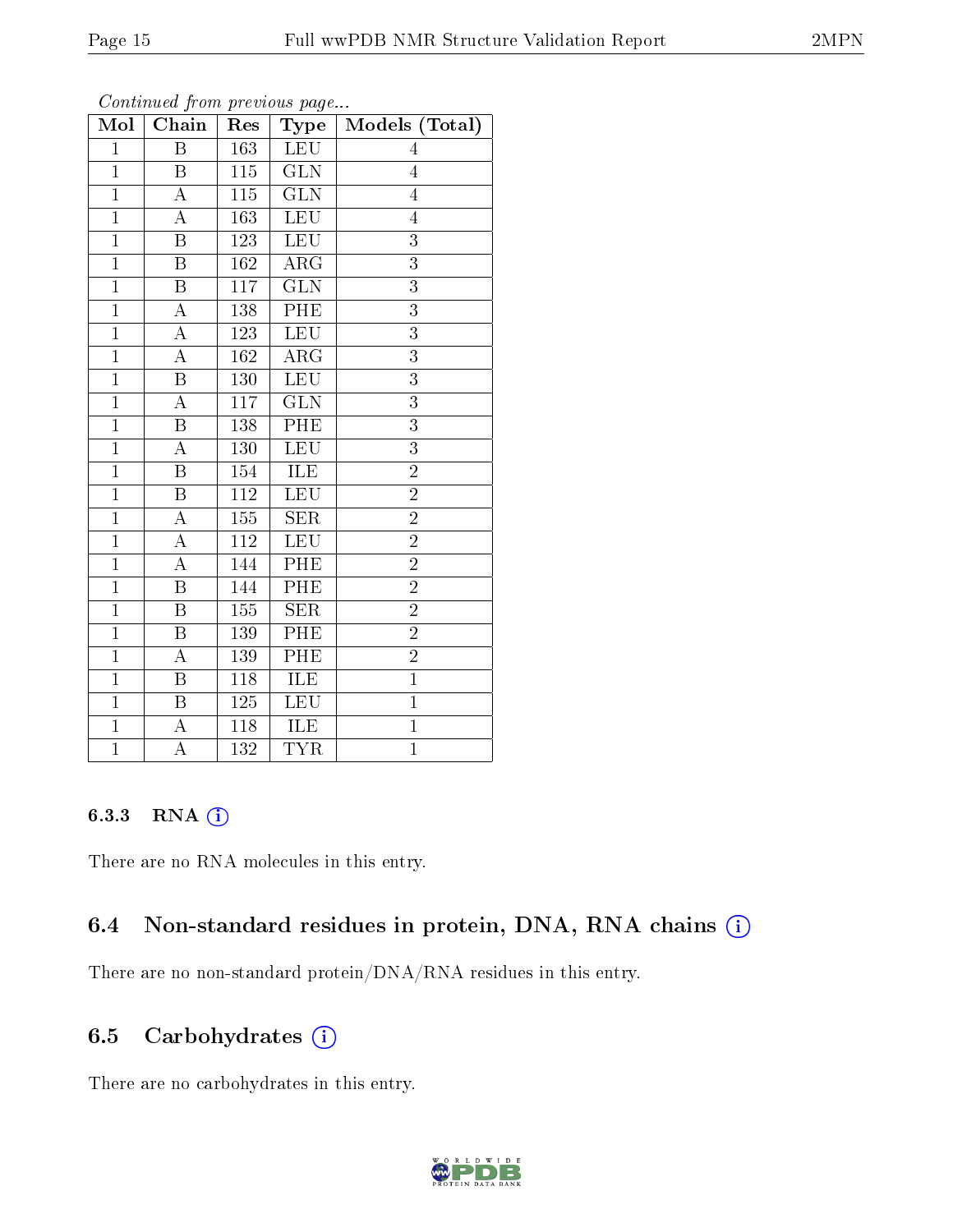## 6.6 Ligand geometry (i)

There are no ligands in this entry.

## 6.7 [O](https://www.wwpdb.org/validation/2017/NMRValidationReportHelp#nonstandard_residues_and_ligands)ther polymers (i)

There are no such molecules in this entry.

## 6.8 Polymer linkage issues (i)

There are no chain breaks in this entry.

![](_page_15_Picture_9.jpeg)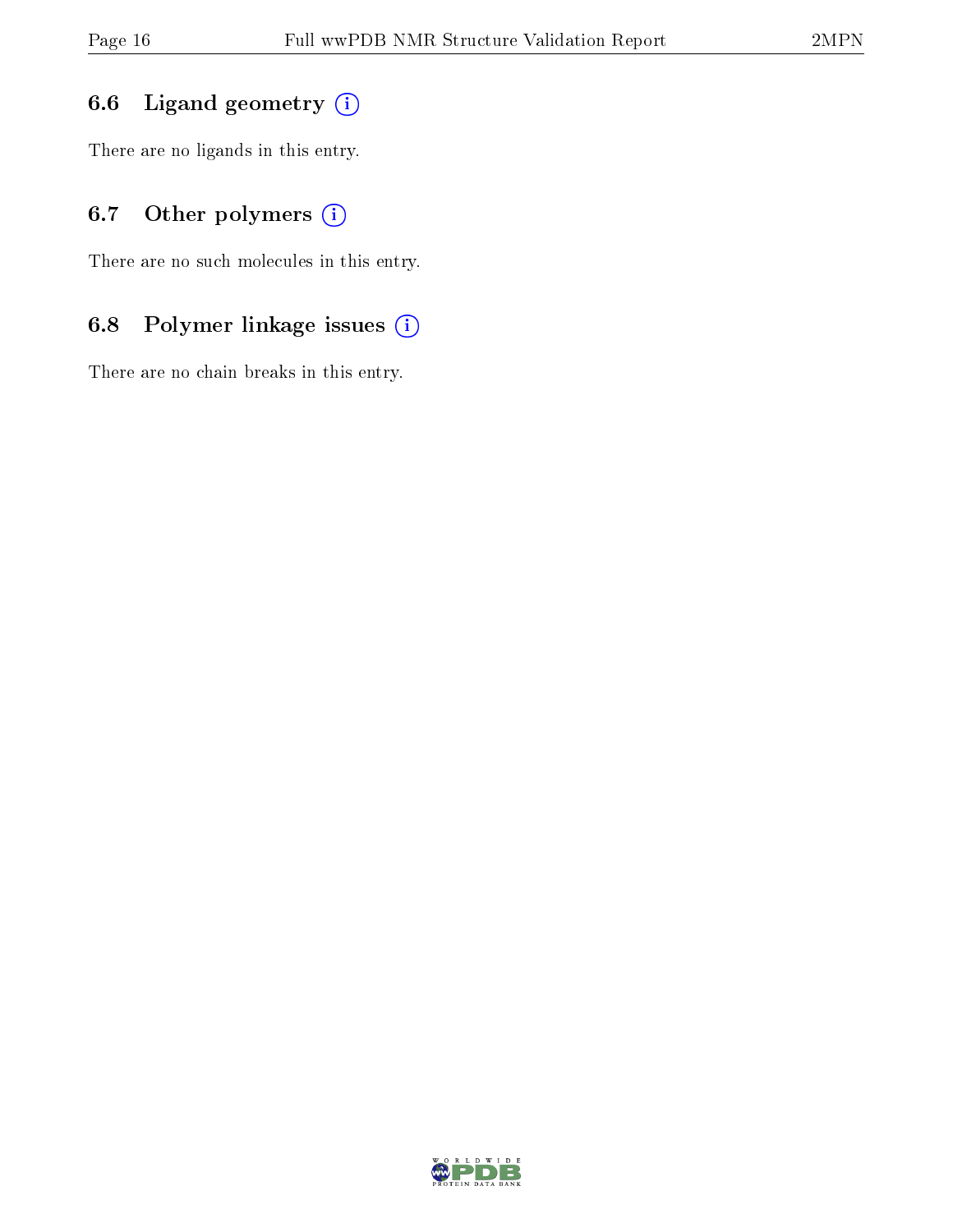# <span id="page-16-0"></span>7 Chemical shift validation  $\left( \begin{array}{c} \overline{1} \end{array} \right)$

The completeness of assignment taking into account all chemical shift lists is 16% for the welldefined parts and  $18\%$  for the entire structure.

## 7.1 Chemical shift list 1

File name: input\_cs.cif

Chemical shift list name: *assigned\_chem\_shift\_list\_1* 

### 7.1.1 Bookkeeping (i)

The following table shows the results of parsing the chemical shift list and reports the number of nuclei with statistically unusual chemical shifts.

| Total number of shifts                  | 371 |
|-----------------------------------------|-----|
| Number of shifts mapped to atoms        | 371 |
| Number of unparsed shifts               |     |
| Number of shifts with mapping errors    |     |
| Number of shifts with mapping warnings  |     |
| Number of shift outliers (ShiftChecker) | 11  |

### 7.1.2 Chemical shift referencing  $(i)$

The following table shows the suggested chemical shift referencing corrections.

| <b>Nucleus</b>                           | $\#$ values   Correction $\pm$ precision, ppm | Suggested action         |
|------------------------------------------|-----------------------------------------------|--------------------------|
| $^{13}$ C <sub><math>\alpha</math></sub> |                                               | None (insufficient data) |
| ${}^{13}C_{\vartheta}$                   |                                               | None (insufficient data) |
| $13\text{C}$                             |                                               | None (insufficient data) |
| $15\,\mathrm{N}$                         | $0.40 \pm 0.53$                               | None needed $(0.5 ppm)$  |

### 7.1.3 Completeness of resonance assignments  $(i)$

The following table shows the completeness of the chemical shift assignments for the well-defined regions of the structure. The overall completeness is 16%, i.e. 205 atoms were assigned a chemical shift out of a possible 1248. 0 out of 30 assigned methyl groups (LEU and VAL) were assigned stereospecifically.

|           | Total        | ŦН                | $13\Omega$   | $15\,$ nt      |
|-----------|--------------|-------------------|--------------|----------------|
| Backbone  | 126/550(23%) | $78/220$ $(35\%)$ | $0/220(0\%)$ | $48/110(44\%)$ |
| Sidechain | 76/592(13%)  | $72/340(21\%)$    | 4/232(2%)    | $0/20(0\%)$    |

![](_page_16_Picture_18.jpeg)